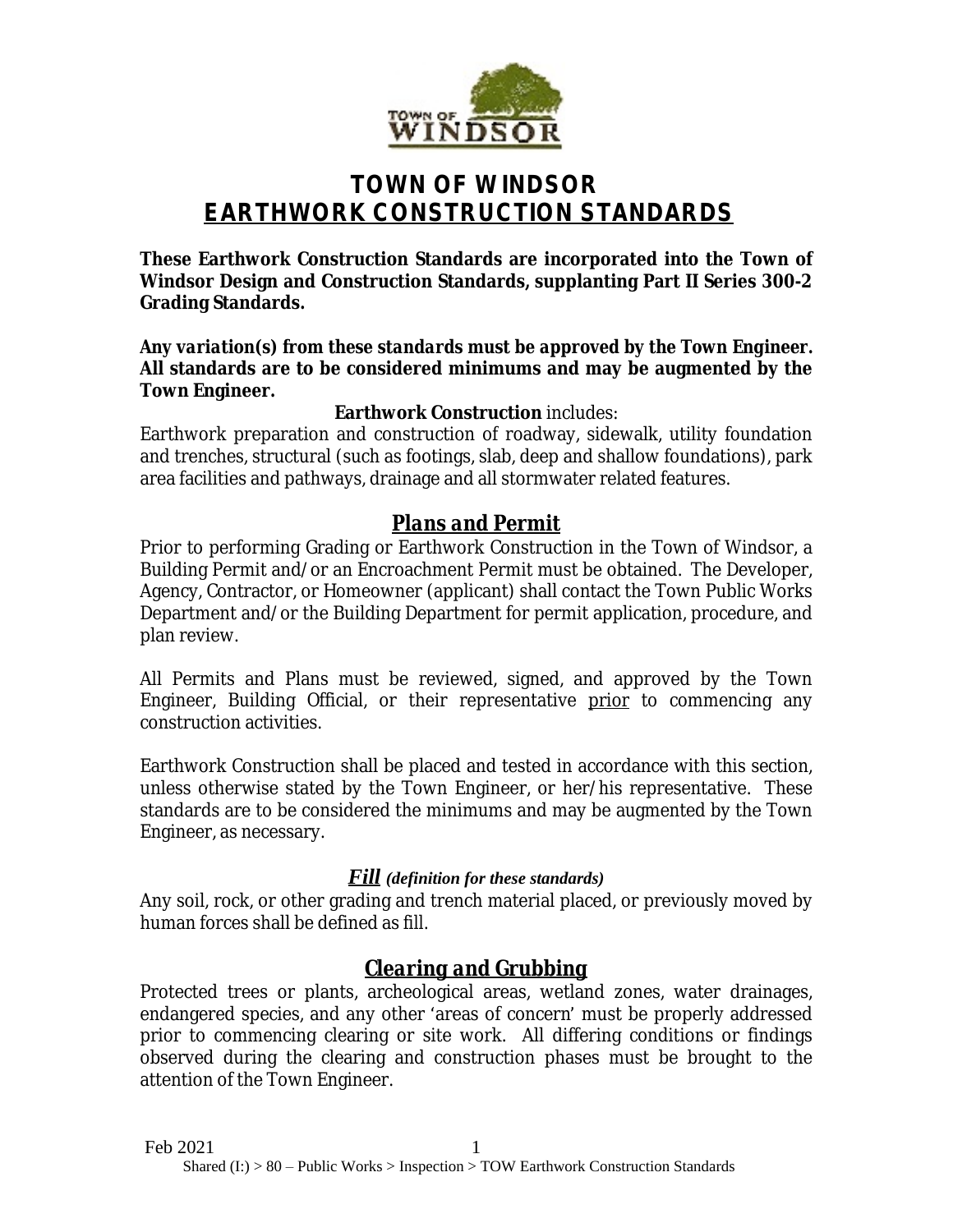Prior to fill placement, all surface vegetation, boulders, and unacceptable buried debris (structures, tanks, etc.) shall be cleared and removed to a minimum of 5' (feet) outside of proposed fill or site improvement areas, unless otherwise noted on plans. All vegetation, and any other debris removed from within the cleared area shall be hauled off of the site, unless otherwise approved by the Town Engineer. The exposed surface shall then be prepared as described under "General Fill Placement".

## *Fill Density Testing*

**The Modified Proctor (ASTM D 1557) shall be used as the laboratory compaction reference**, with the **nuclear gauge (ASTM D 6938) used for field density determination** (percent compaction), unless approved or otherwise stated by the Town Engineer.

#### *Fill Placement*

The applicant/contractor is responsible to construct the roadway section, pad fill, sidewalk grade, trench bottom, and all other fill areas to meet material, compaction, and other specifications.

*Prior to placing fill* (except for trench bottoms: refer to 'Trench Fill') the existing surface shall be prepared by scarifying to a minimum depth of 6*″* (inches)**,** concurrently removing greater than 3″ size material, organics, and other debris. The scarified zone shall then be moisture conditioned to between -1% and +2% of optimum moisture, and then compacted to a minimum density of 90% (per ASTM D 1557).

**Native or Imported Fill** shall contain no material with dimensions greater than 3″ size, unless specifically approved. *Fill that contains more than 30% of the material larger than ¾" size cannot be tested using the Modified Proctor and Nuclear Gauge methods (per ASTM D 1557) and shall be placed under Full-Time Observation (refer to the 'Rock Fill' section).*

**Imported soil** must meet the same criteria as on-site material, unless otherwise approved by the Town Engineer.

**Plastic Soil,** defined herein as material having a Plasticity Index ≥15 (or an Expansion Index  $\geq 50$ ) shall not be placed within 12" of footing or pad foundations. Roots, wood and other debris shall be removed from fill soil. Fill shall contain **no more than 2% organic material**.

All fill shall be placed in horizontal lifts. Loose lift thickness shall be limited to 8*″* maximum, unless the type of compaction equipment being utilized is proven capable of compacting thicker lifts. Use of thicker fill lifts may only be approved by the Town Engineer. In all cases, the full thickness (depth) of fill must meet compaction specifications, as confirmed by density tests.

*Compaction shall be achieved by using proper compaction equipment for the structure type, the soil/material type being placed, and site conditions*. Should the Town Engineer have concerns regarding the compaction process, the work shall be stopped.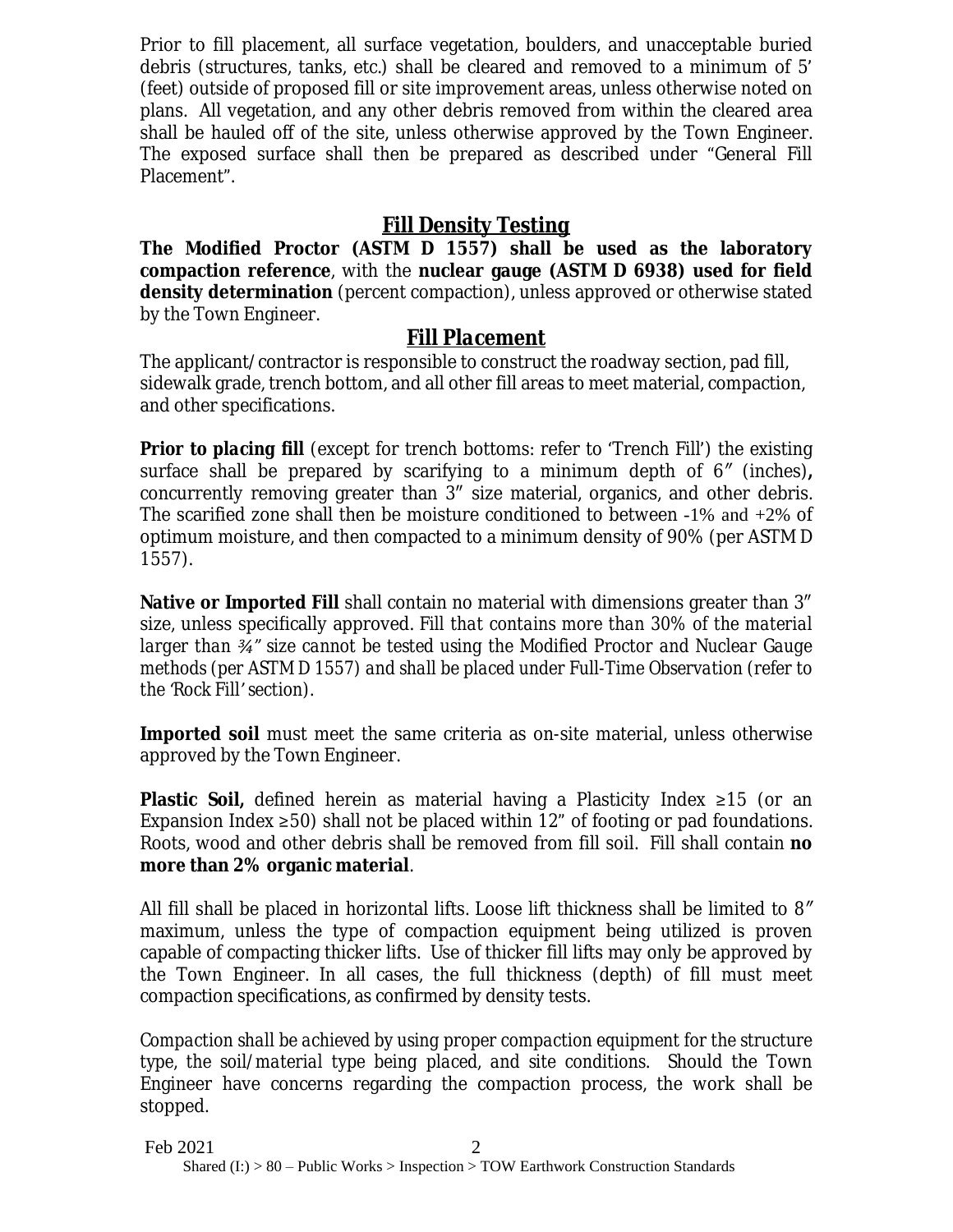*A small vibra-plate shall not be used to compact loose fill lift thickness more than 3″.*

#### **Unstable fill bottoms must be stabilized prior to placing fill**

One method to stabilize soft or overly wet material is to Over-Excavate (OX) overly wet/unstable soils; spread, mix, and dry them back—and then re-compact the material between  $-1\%$  and  $+2\%$  of optimum moisture to the required density.

Another option is to OX the subgrade 18″ below the bottom of the unstable zone, place *woven geotechnical fabric* for stabilization (Mirafi 600X or equivalent) with a minimum of 18″ overlap at fabric edges. Then compact back 18" of Aggregate Base (AB) in approximate 3 lifts, with the density increasing by the  $2<sup>nd</sup>$  or  $3<sup>rd</sup>$  lift to the planned degree of compaction.

Other stabilization options may be considered for approval by the Town Engineer.

## *General Fill (***90%)**

All non-structural fill placed is considered *General fill* (unless otherwise stated in these standards) and *shall be compacted to a minimum 90% at* **-1% and +2%** *of optimum moisture.*

## *Structural Fill (***95%)**

*All structural fill shall be compacted to a minimum of 95% at* **-1% and +2%** *of optimum moisture.* Material placed within 6″ beneath concrete sidewalk, curb and gutter, paved pathway, foundation bottom, or any material determined necessary for structural support shall be considered structural fill, and shall consist of approved aggregate base (or other material as specified).

Prior to placing Aggregate Base, the existing Subgrade shall be scarified 6", moisture conditioned to between  $-1\%$  and  $+2\%$  of optimum moisture and compacted to 95% of the maximum density, unless otherwise approved by the Town Engineer.

Controlled Low Strength Material (2 sack cement-sand slurry) may be approved to be used as structural support or trench backfill.

### *Roadway Fill (***95%)**

The upper 6″ of material immediately beneath the aggregate base section shall be defined as the "Subgrade" (SG) section. The surface of the subgrade after passing String Lining/GPS Surveying (**± ½**″) shall be considered the *finished subgrade (FSG)*. **Each the 6″ SG and the full AB sections** shall be moisture conditioned to -1% and +2% of optimum moisture and compacted to a minimum of **95%**. Preparation and compaction shall be performed as described under *General Fill Placement*. Aggregate Base (AB) shall conform to Caltrans Class 2, ¾″ AB specifications, with gradation, R-Value, and SE as shown below.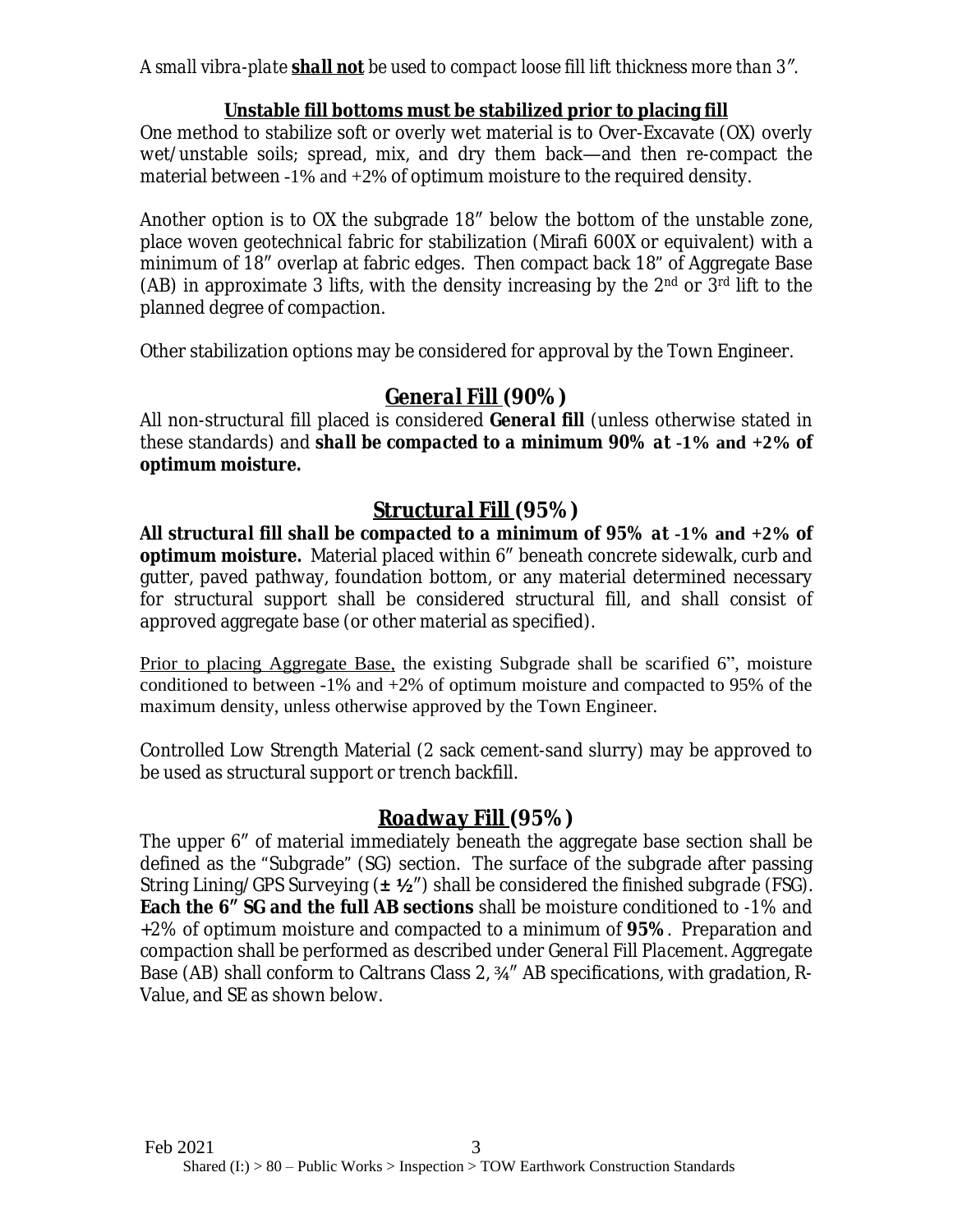*Class 2 Aggregate Gradation* Sieve size Percentage passing 1" 100  $3/4"$  90 - 100 No. 4 35 - 60 No. 30 10 - 30 No. 200 (fines) 2 - 9 R-Value = Minimum 78 Sand Equivalent = Minimum 25

(Recycled AB is acceptable, if specifically approved by the Town Engineer.)

## **Roadway Stability**

All Roadway SG and AB must be stable; free of soft, segregated, nesting, or pumping areas. Stability of the subgrade and aggregate base sections shall be confirmed visually by Town Public Works Inspector, (or QA/QC) and by "proof rolling"*. Proof rolling shall be performed with a fully loaded water truck.*

Should a roadway section continue to be unstable; OX of the soft/wet/unstable subgrade and/or native soils shall be performed as described herein, unless other method(s) are approved by the Town Engineer.

One method to stabilize soft or overly wet material is to Over-Excavate (OX) the overly wet/unstable soils; spread, mix, and dry them back, and then re-compact the material at -1% and +2% of optimum moisture to the required density.

Another is to OX the subgrade 18" below the bottom of the unstable zone, place *woven geotechnical fabric* for stabilization (Mirafi 600X or equivalent) with a minimum of 18″ overlap at fabric edges. Then compact back 18" of Aggregate Base (AB) in approximate 3 lifts, with the density increasing by the  $2<sup>nd</sup>$  or  $3<sup>rd</sup>$  lift to the planned degree of compaction.

The contractor is responsible to construct the roadway section (and underlying material) to form a stable surface, meeting compaction specifications.

### **Asphalt Paving**

No Hot Mix Asphalt (HMA) shall be placed until the surface to receive the HMA has been approved by the Town Public Works Inspector**. Contractor QC** sampling and testing of the HMA during placement shall be performed per Town of Windsor "Asphalt Placement Standards", or as determined by the Town Engineer.

### *Roadway Cut*

All cut portions of roadway shall be scarified to a minimum of 6″, with all material larger than 3" size removed. This scarified zone shall than be moisture conditioned to -1% and +2% of optimum moisture and compacted to a minimum of **95%**. The SG shall be stable—free of soft, segregated, nesting, or pumping areas.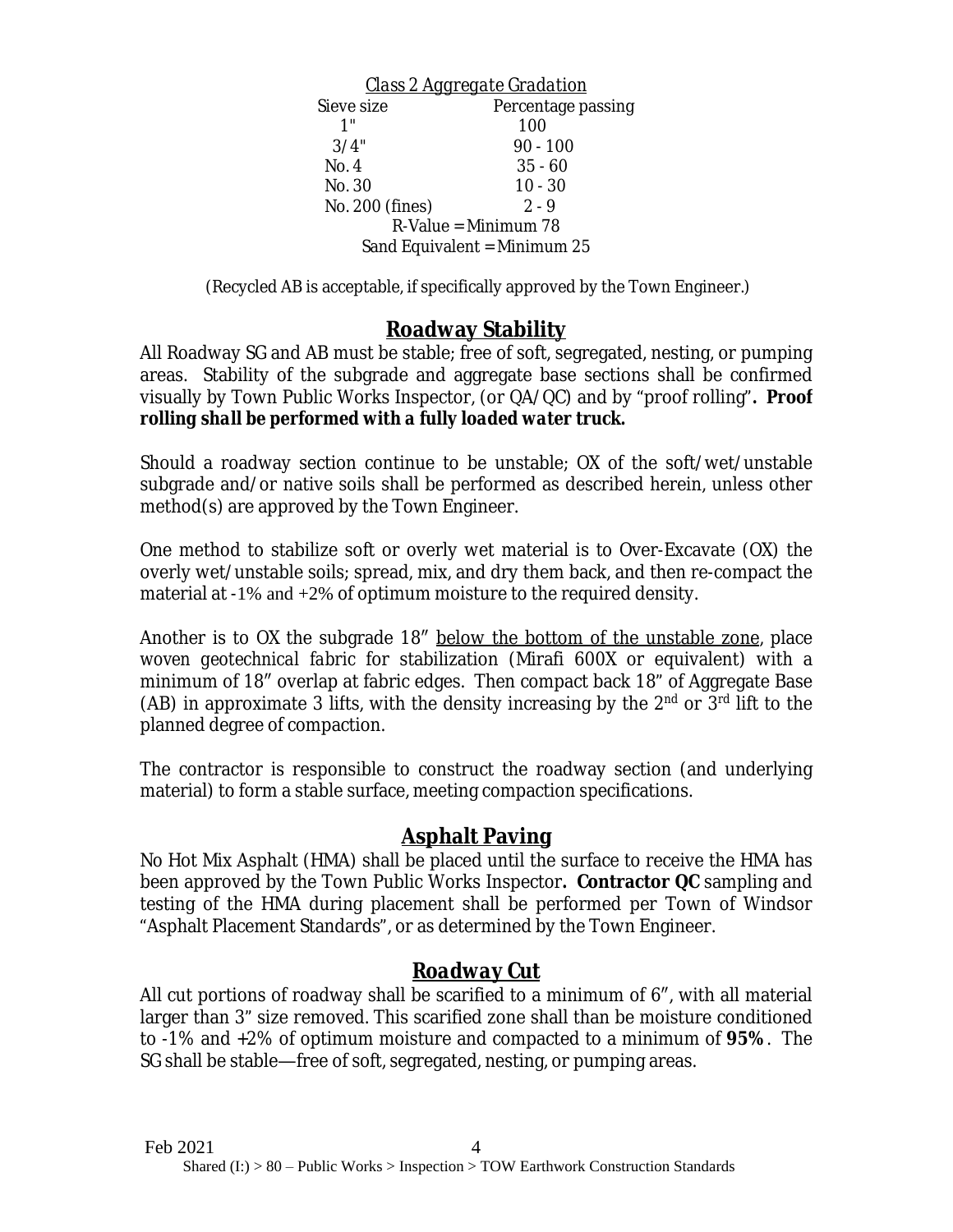## *Trench Fill*

*Outside of paved or concrete areas*. The bottom of all trenches shall be compacted to 90% unless otherwise approved by the Town Engineer. Utility trenches shall be "bedded" below the pipe(s) with a minimum 3″ layer of sand, and then compacted to a minimum of 90%. Bedding shall be placed around pipes and conduits (haunches), then filled to a minimum of 6″ over the top, and compacted to a minimum of 90%. The jetting of sand will not be allowed unless the Town Engineer specifically approves it. **Bedding sand shall be non-plastic** with no more than 12% fines and be well graded (per ASTM D 2487). *Small vibra-plates will only be accepted for compacting sand, soil, or aggregate thicknesses 3″ or less.*

Trench areas shall be backfilled and compacted to a minimum of 90% with native or approved material. Trenches *may be backfilled with 2 sack cement-sand slurry if prior approval is given by the Public Works Inspector*.

#### *Inside of paved or concrete areas***:**

The bottom of all trenches shall be compacted to 90% unless otherwise approved by the Town Engineer. Bedding shall be placed around pipes and conduits (haunches), minimum 3" below, then filled to a minimum of 6″ over the top, and compacted to a minimum of 90%. Trenches beneath structural areas (such as paved roadways, building pads, passing under walls, etc.) shall be compacted to a minimum of 90% to within 6" of the top of the subgrade soil. The upper 6" subgrade zone, and the overlying A.B. layer (if necessary) shall be placed between -1% and +2% of optimum and compacted to a minimum of 95% density.

Unstable and/or saturated trenches shall be enveloped or underlain with either Mirafi 140N (or *non-woven filter fabric* equivalent) or Mirafi HP270 (or *woven geotextile fabric* equivalent), respectively. The non-woven fabric is typically used in potentially saturated trenches to limit fines from migrating. The woven fabric may be used for prevention of saturated fines migration and/or stabilization.

Trenches *may be backfilled with 2 sack cement-sand slurry if prior approval is given by the Town Engineer*.

All High Voltage Electrical Trenches shall have conduit encased a minimum of 6" beneath and horizontally, and covered over the top 18" with red colored 2 sack cement-sand slurry or concrete. The red dye shall be added during the batch mixing, not painted on or mixed in the trench.

## **Open Trenches and Excavations**

**Open or unfinished trenches** (or other excavations) **shall be securely covered** when no workers are present and **enclosed by orange safety fence, or heavier secure fencing as required**.

Temporary covering for trenches in roadways shall be "non-skid" steel plate, pinned with steel stakes on all sides, and finished with compacted cut-back (cold patch) around the edges for smooth vehicle passage. It is the contractor's responsibility to have the aforementioned trench plates in position prior to the end of each work day.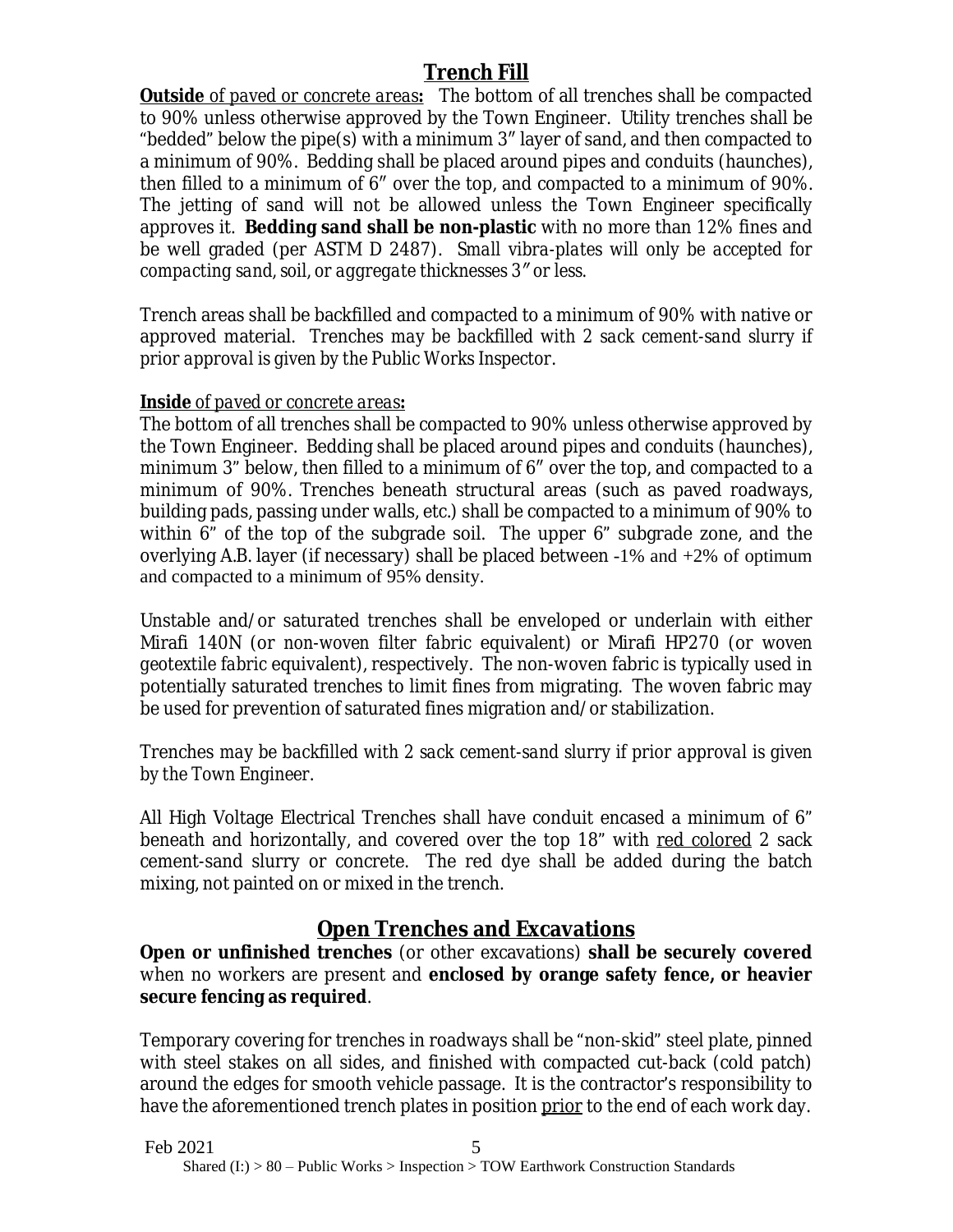Within 10 working days of the completion of a project, trenches (bell holes, or other excavations) shall be fully restored with asphalt (HMA).

Trenches completed in paved areas shall be 'T' cut 12″ each side with clean saw cut. If the trench has been backfilled with 2 sack cement-sand slurry, the "T" cut may be waived. Existing AB, AC, and/or concrete sections shall be matched for thickness and material type, unless otherwise specified. SS-1 (or approved equivalent) shall be brushed or sprayed to cover all existing contact surfaces of concrete or asphalt prior to placing HMA.

#### **Trench Safety Excavations must comply with OSHA 29 CFR Part 1926, Subpart P**

Trench inspections of excavations (per Cal/OSHA, Article 6. Excavations,3.l), including trench walls, the adjacent areas, and protective systems shall be made daily (or more often as necessary) by a **competent person.** The competent person shall inspect for evidence of a situation that could result in possible cave-ins, indications of failure of protective systems, hazardous atmospheres, or other dangerous conditions. An inspection shall be conducted by the competent person prior to the start of work and as needed throughout the shift. Inspections shall also be made after every rainstorm or other hazard increasing occurrence.

Competent Person Cal/OSHA (Definition): "One who is capable of identifying existing and predictable hazards in the surroundings or working conditions which are unsanitary, hazardous, or dangerous to employees, and who has authorization to take prompt corrective measures to eliminate them".

## *Concrete Structural Fill*

A minimum **6**″ **layer of Aggregate Base** shall be compacted to a 95% or greater immediately beneath *all* concrete structures, including; Driveways, sidewalks, curb and gutter, catch basins, and other drainage structures, unless otherwise stated in the project plans, specifications, or geotechnical report. AB shall conform to Class 2 AB as listed under 'Roadway Fill' of this Earthwork Standard. Prior to placing the AB the upper 6" of the subgrade shall be compacted to 95%.

## *Concrete Spec's and Testing*

"**Standard**" concrete (sidewalk, curb & Gutter, and other non-structural supporting) shall be **3,000 psi, ¾",** Type II/V. **"Structural"** load bearing concrete (including footings, piers, and other steel re-enforced concrete) shall meet a minimum compression strength of **4,000 psi (3/4" or 1" maximum as job specified)**, Type II/V.

All concrete formed with steel must have a minimum of 2" separation from all concrete finish (including footing bottoms and side walls). Steel placement shall be inspected and approved by TOW Inspector (or approved special inspector) prior to scheduling/pouring concrete. All concrete with steel shall be vibrated during pour.

Feb 2021 6 All field concrete testing shall be performed by an ACI Certified Grade 1 Technician. Should the material delivered or being placed not meet the project and these standards, the QC, QA, or Town Inspector may reject the material. The material may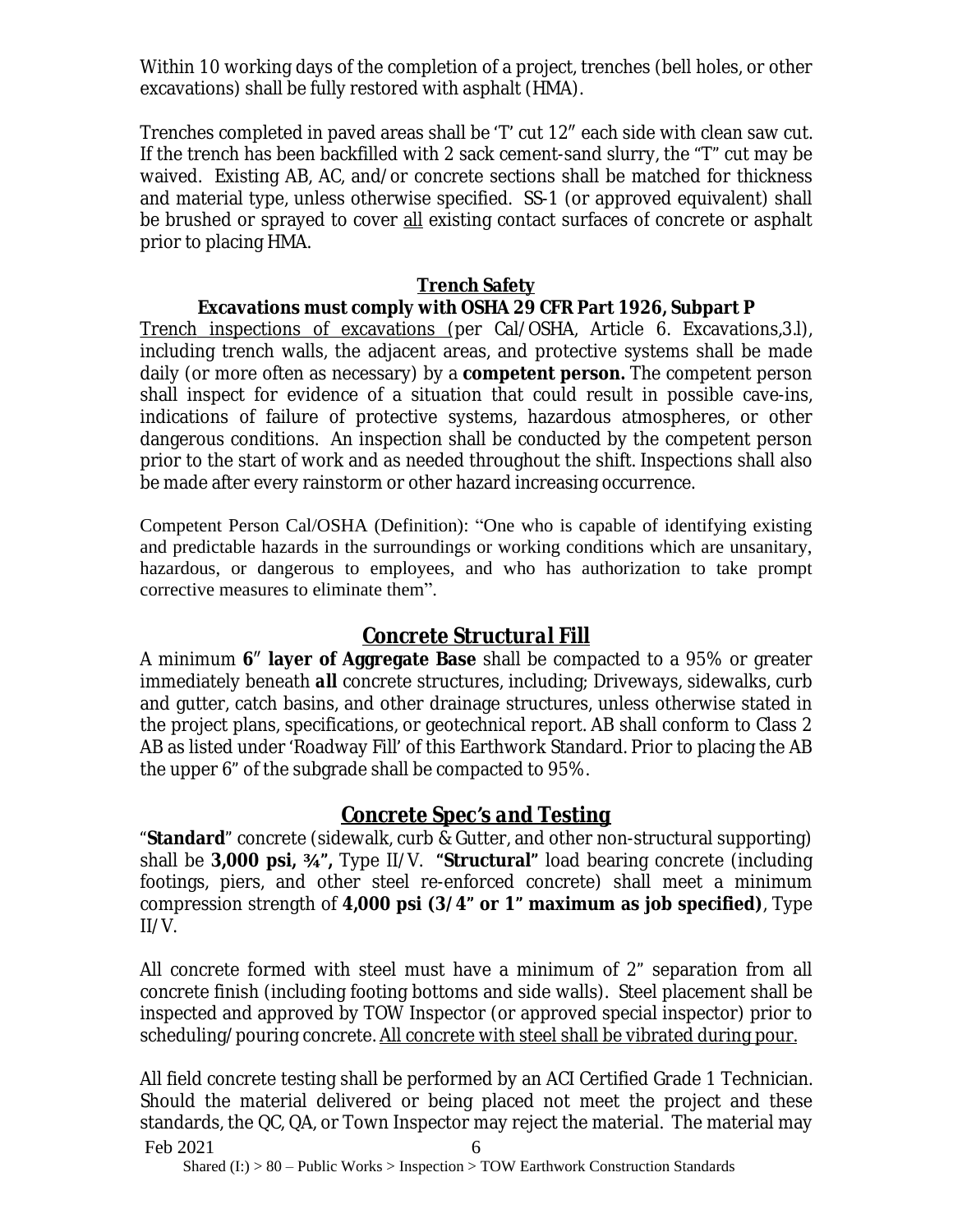not be placed (and not re-routed back to the project), or shall be fully removed; as determined by the Town Engineer.

All concrete shall be tested per ASTM C94, ACI 301, and ACI 318 procedures, unless otherwise directed or approved by the Town Engineer. A minimum of one set of four cylinders shall be taken per each day, or each separate area of concrete poured; and 1 set per each 50 yds<sup>3</sup> thereafter. Four cylinders shall be made for Compression tests (breaks), and shall be made at: (1) 7day, (2) 28 day, and (1) 'hold' (to be used if necessary, at a later specified time). The 28-day compression average must meet or exceed the submitted mix deign. Unacceptable material shall be removed.

All concrete mix designs must be submitted to TOW Public Works per "Materials and Submittals" as described in these Earthwork Construction Standards.

## *Foundation Excavations*

Prior to placement of steel or concrete into foundation bottoms, the foundation excavation must be observed and approved by the Town Public Works Inspector or approved Special Inspector. The foundation must be firm, free of loose material, water, debris, or any other unacceptable material.

Foundations must be excavated to the width and depth per plan or project recommendations, and must be founded into dense native soil, or compacted fill. **Foundations shall not be founded in plastic soil** (P.I. 15 or greater per ASTM D 4813), unless otherwise recommended and designed by a geotechnical engineer. Expansion Index Test(s) may be required to confirm whether the soil has expansive potential, which should then be addressed by the Town or geotechnical engineer.

Footings, slabs on grade or other foundations shall not be poured/placed on dried, cracking and/or desiccated soil. Differential support conditions are a concern where foundations span cut and fill soils, or foundations cross native rock and engineered fill. A geotechnical engineer shall be consulted to determine if overexcavation or other methods are necessary to help mitigate differential settlement.

## *Slope Fill and Construction*

Fill constructed against existing slopes steeper than 5:1 shall have a keyway constructed at the slope toe. The keyway width shall be  $\frac{1}{2}$  the slope height, or a minimum of 1½ the width of the compaction equipment used. The key bottom shall be excavated sloped into the slope at a minimum of 2%. The toe of the key shall be excavated into dense soil or bedrock formation to a minimum depth of 18", or as approved by the Town Engineer or the project Geotechnical Engineer. The Key bottom shall be inspected by the Town Inspector or the Project Geotechnical Engineer prior to placing fill.

As slope fill is placed, *horizontal* Benches shall be cut into acceptable dense native soil or compacted fill. Compaction and placement shall be as described under "*Fill Placement"*. No material with dimensions greater than 3" shall be placed within 1 foot of the slope face.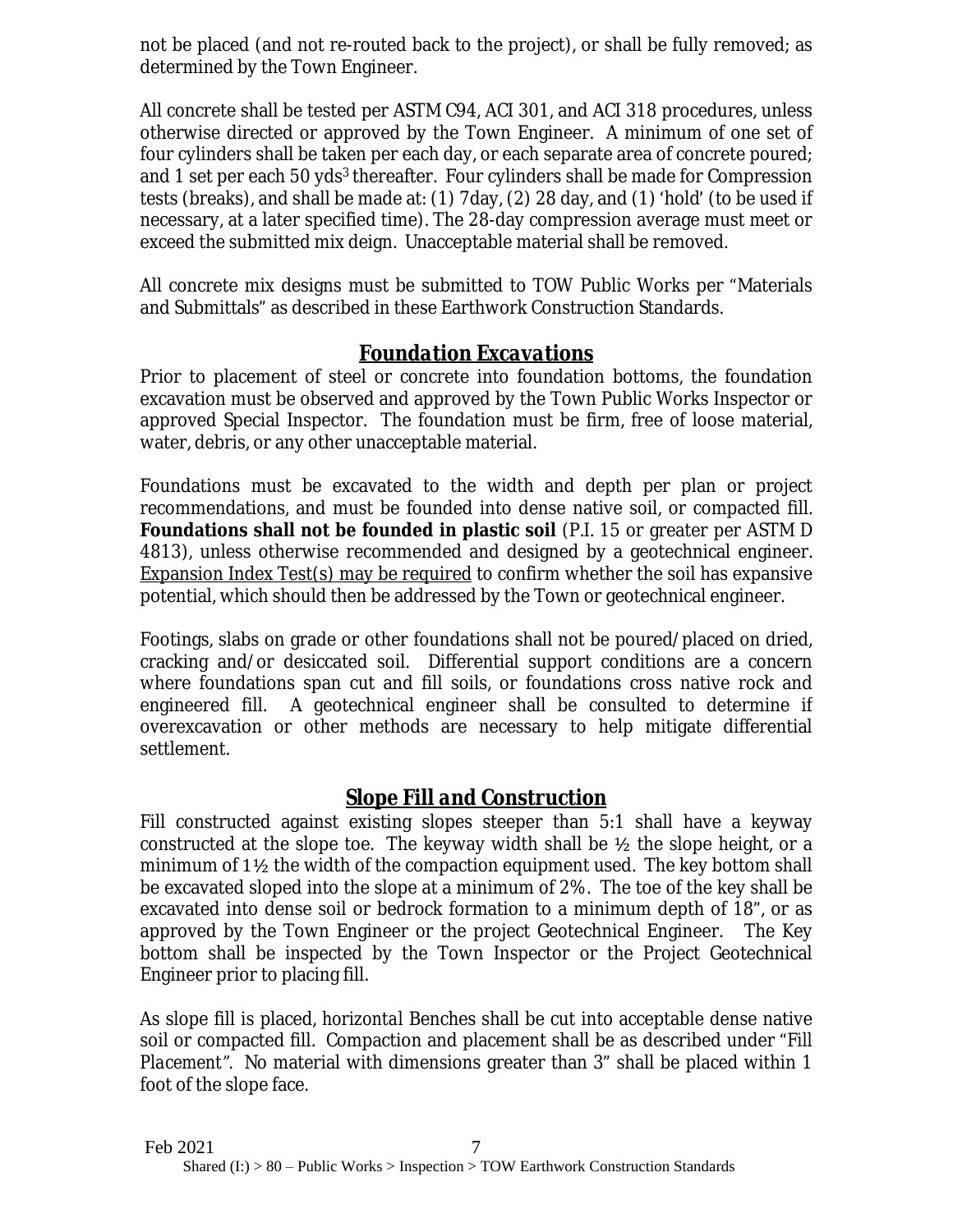### *Oversize Material Placement*

"Oversize Material Placement" shall apply when more than 30% of the material is greater than ¾" size, and therefore cannot be tested per ASTM D 1557. Rocks with diameters of 3" or more may be placed in deeper fill areas, as approved by the Town Engineer. The rock fill lift thickness will be governed by the largest acceptable size material within the fill. Due to the generally untestable nature of the rock fill material, no density testing shall be performed. However, during the placement and compaction of the rock fill, full-time observation is required.

Predominantly granular material shall be used as matrix soil in rock fills (the matrix soil shall be defined as the material finer than  $\frac{3}{4}$ " size). The matrix soil shall have an SE of >32 (Sand Equivalency per ASTM D2419). The rock fill shall be placed so no voids are visible between the irreducible material, and no nesting is apparent. The matrix soil within the rock fill shall be compacted at 2% to 8% above optimum moisture.

Observation trenches shall be excavated as necessary (no less than one per every other lift) to visually confirm adequate densification, and to help confirm that the rock fill is free of nested material and/or voids. Should voids, nesting, loose material, or improper moisture content be observed, the unacceptable portion of rock fill shall be remixed and recompacted.

## *Density Testing Frequency*

#### *Trench*

Field density tests in fill shall be taken at intervals no less than every 2 vertical feet or 100 lineal feet of fill placed; for trenches shorter in length than 100', a minimum of two density tests will be necessary. All test locations shall be chosen by the testing agency or the TOW Public Works Inspector, not by the contractor.

#### *General Fill*

Field density tests in fill shall be taken at intervals no less than every 2 vertical feet, or 100 yds<sup>3</sup>, whichever amount is placed first. No less than two density tests shall be taken on any fill area. All test locations shall be chosen by the testing agency or the TOW Public Works Inspector, not by the contractor.

*Fill shall not be compacted over unacceptable fill, or unprepared native soil.*

## *Materials and Submittals*

*All materials to be used on construction projects must be submitted for review and approval to TOW Public Works or Building Departments—prior to use.* Submittals must include information on the material description, the manufacturer, product specifications, quantity, and any other product information required by the Town Engineer or Building Official.

Aggregates, geotechnical fabrics, pipes, concrete, asphalt, steel and all other project specific materials (that are not specified in this Earthwork Construction Standard) shall meet the requirements specified in the project geotechnical report, project plans, or project special provisions.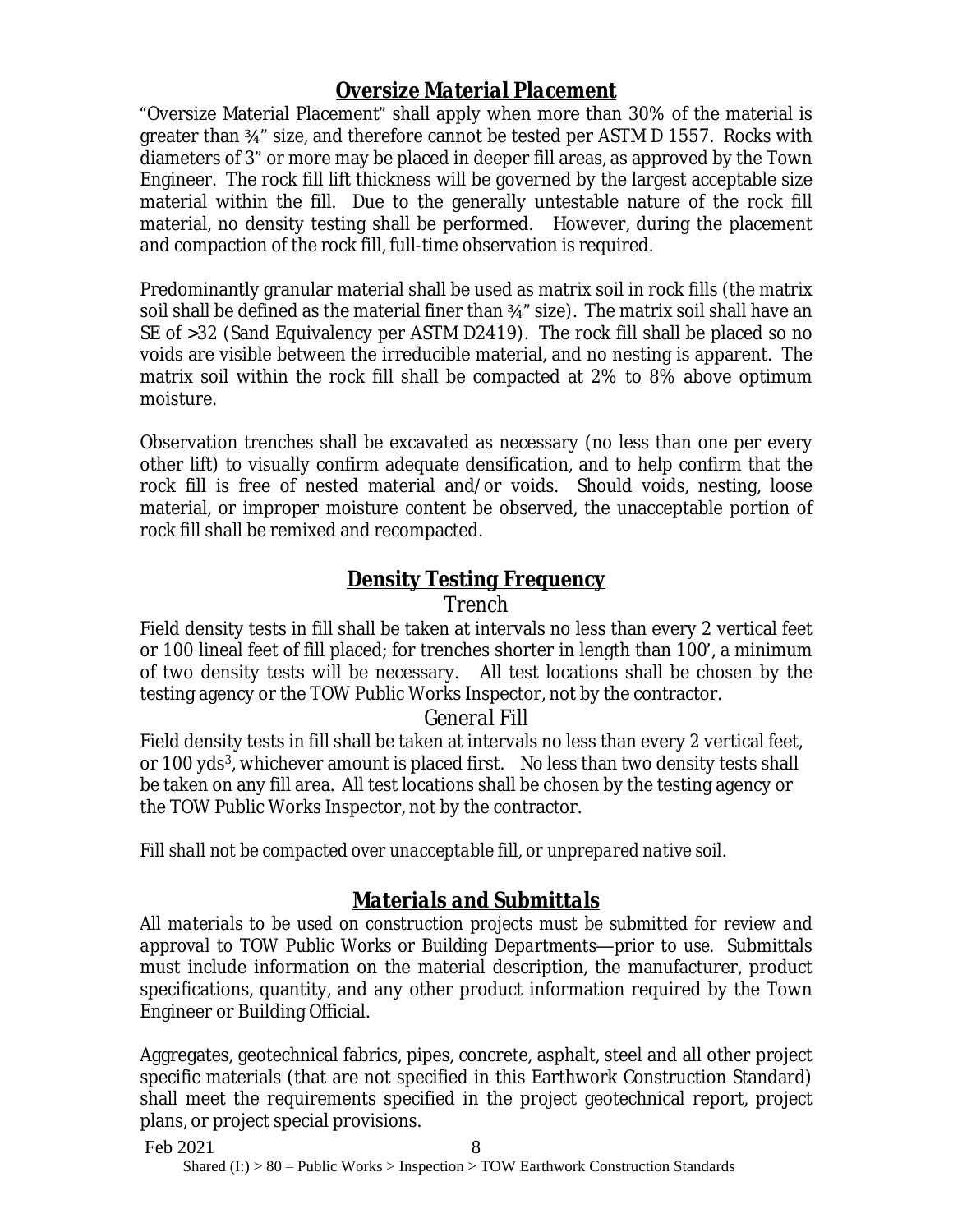## **Sampling and Testing of Soil and Aggregate**

All sampling procedures for soil and aggregates shall be performed in accordance with current ASTM standard test methods, unless otherwise approved by the Town Engineer. **Laboratory and field sampling, testing, inspection or observations, shall be performed by experienced technicians, or other qualified personnel, as approved by the Town Engineer.**

# *Quality Control (QC) and Quality Assurance (QA)*

**Quality Control (QC)** refers to the qualified engineering field and lab personnel performing testing and inspection for the general **contractor** or their subcontractors. **Quality Assurance (QA)** refers to the **Town of Windsor's selected engineering (or other professional) firm** that performs QC review; including sampling, material testing, inspection, and construction procedure documentation and review for the Town of Windsor Public Works and Building Departments.

*The contractor shall hire an engineering laboratory to sample, test, and document earthworks operations (including backfill, grading, and all other materials inspections) required by TOW Standards and/or the project specifications. The engineering laboratory shall perform as contractor Quality Control (QC).*

It is the Contractor and QC engineering firm's responsibility to understand current Town of Windsor Public Works Standards and communicate test results to the TOW Public Works in a timely manner. Stoppage of work due to delayed QC test data are the contractor's responsibility.

The contractor shall stop placing, and/or remove any unacceptable material upon notification by the QC engineering lab that the material is out of specifications. Placement shall not resume until the material is confirmed to the TOW Public Works to be back within project specs.

Any fill areas with a density test failure, or fill placed in a manner deemed unacceptable by the TOW Public Works Department, their representative, or the QC engineering firm, shall be reworked to meet these standards. **Fill shall not be placed over unacceptable fill, or unprepared native soil.**

The engineering lab (QC) shall submit all testing, sampling, and field observation documentation to the TOW Public Works Engineering Department, as specified in the subheading of this section titled *"reports".*

The TOW Public Works reserves the right to hire an engineering laboratory of their choice to perform (QA) testing and review*. The QA shall have the final determination regarding acceptability of Materials and Procedures.* TOW Public Works Department and their QA representative shall be allowed access to all work areas. The QC shall share all project test data, and related project material information with TOW Public Works or their QA. The contractor, or QC shall contact TOW Public Works or their QA to allow for concurrent testing and/or equal splitting of samples, as necessary.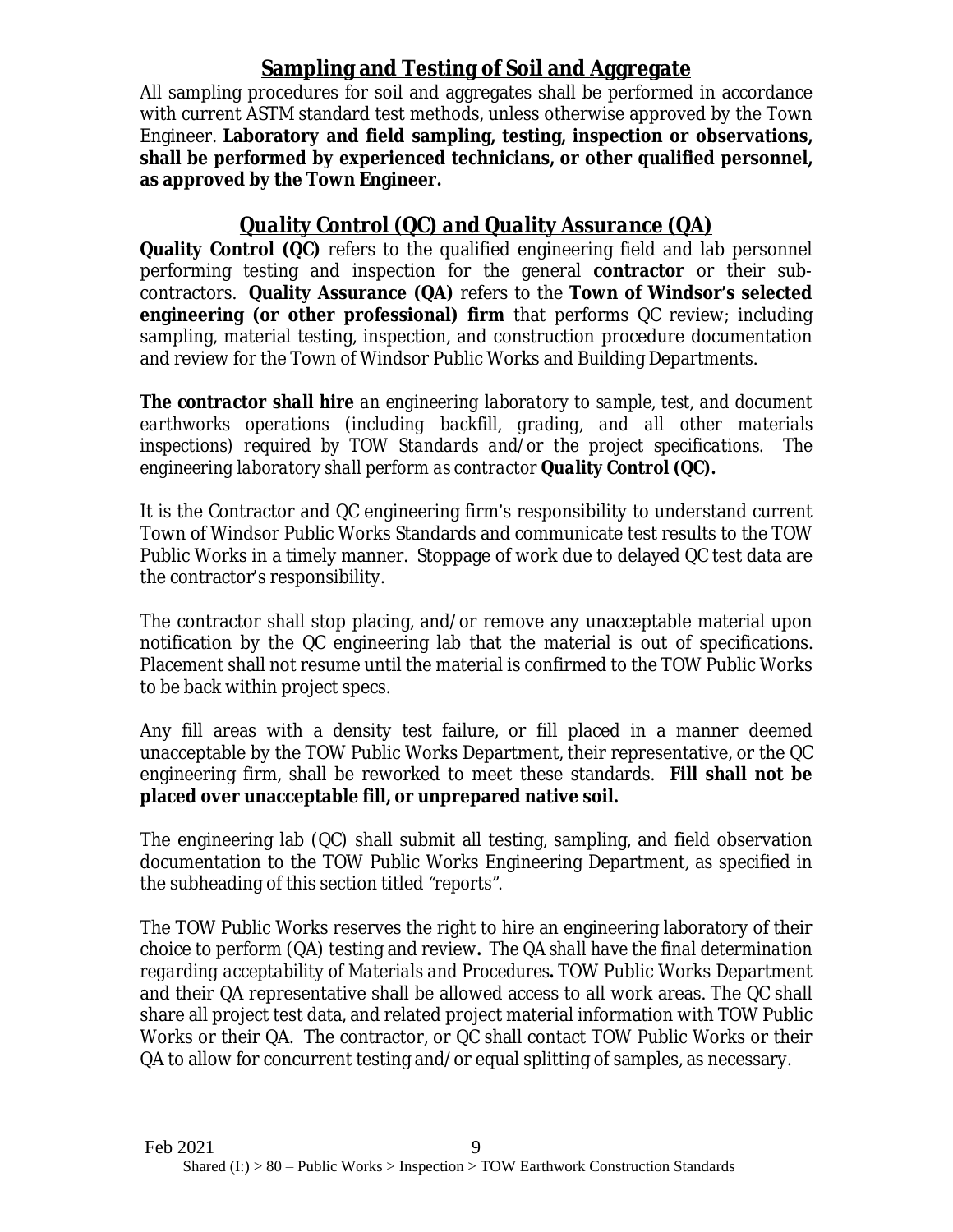*Procedures not conforming to project requirements, or materials not meeting project specifications will be considered rejected and shall be corrected and/or removed immediately; unless otherwise approved by the Town Engineer.*

### *Daily Reports*

Communication of daily field or lab test data shall be communicated verbally or electronically to the PW Inspector. Depending on the project scope and size, adjustments to the daily/weekly reporting procedures may be adjusted by TOW Public Works Department.

At the request of the TOW Public Works Department, QC daily field reports, QC lab reports, or other QC inspection/testing/observation information, shall be submitted for Town Public Works Department review during the construction of a project. *Should QC information not be submitted as requested by the Town Engineer or is deemed incomplete or inaccurate; the project may be stopped by the Town Engineer until the required information is submitted.*

## *Final Reports*

Within 30 days of completion of an earthwork project, the permittee (or their representative) must submit a PDF *report* to the TOW Public Works Department. The report shall include daily reports, lab and field data related to the project. Lesser sized reports and or test result data may be accepted dependent on project size; however, any changes to the requirements in this section must be prior approved by Town Engineer.

The final laboratory/field report shall be signed by a registered civil or geotechnical engineer, or a NICET Level IV Technician (Materials or Geotechnical), unless otherwise approved by the Town Engineer.

Final reports shall include a statement that *"All earthwork and materials placed were completed in general accordance with Town of Windsor "Earthwork Construction Standards".* Any exceptions or non-compliances shall be stated in the report. **All reports shall be submitted to the TOW Public Works Department within 30 days after the completion of construction.**

## *ADA Ramps and Crossings, and other Details*

The most current Cal Trans Details (including A88A) shall be implemented during all construction, unless otherwise approved by the Town Engineer.

### *Entrance/Exit Cobble* **(Refer to TC-1 in the CASQA Stormwater BMP Handbook)**

3″ to 6″ size angular cobble stone shall be placed over a woven geotechnical fabric (Mirafi 600X or equivalent)**.** Prior to the placement of the woven fabric, the area of placement shall be excavated to allow for a minimum of 12″ thick section of cobble to be placed. This area of cobble entry shall be a minimum of 12′ wide by 50′ in length. *The cobble entry shall be maintained* by the contractor to remove mud/dust or other material buildup from within the 6" section.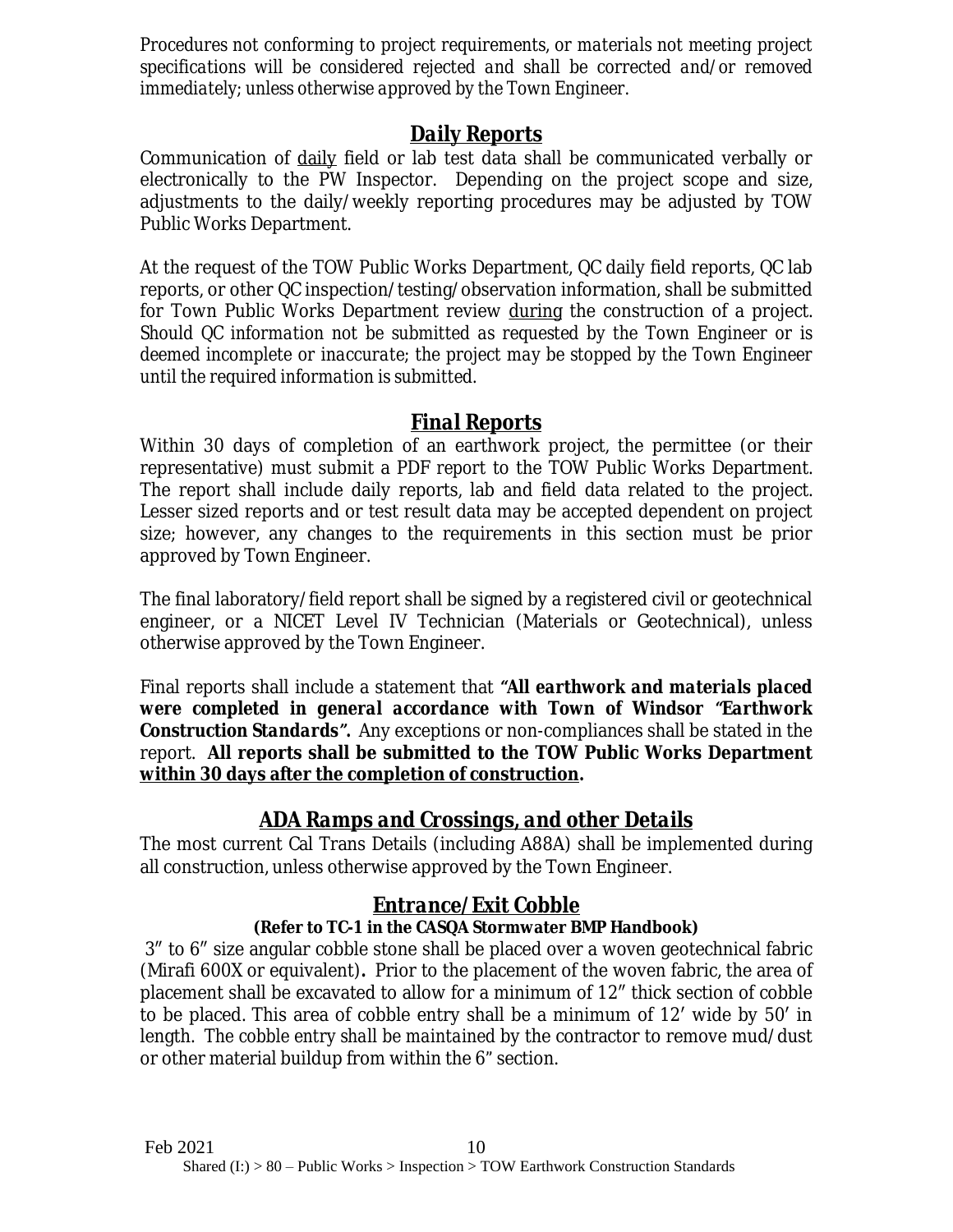#### *Storm Water and Pollution Control* **(Refer to current EPA and CASQA Stormwater Standards and BMP's)**

Construction work within the Town of Windsor shall fully comply with all current EPA Storm Water Pollution Prevention Plan (SWPPP), the California Department of Transportation Storm Water Management Plan, The California Regional Water Quality Control Board, National Pollutant Discharge Elimination System (NPDES), and current CASQA Best Management Practices (BMP), along with all other environmental quality and monitoring necessary. This includes all LID Structures.

### **Health and Safety**

#### **(Refer to Federal OSHA and Cal OSHA current Standards)**

**At any time that the Public Works Inspector or the Town Engineer's representative deem that the materials, workmanship, are a safety concern, the job may be stopped immediately.**

*During the construction process, all applicable "OSHA Standards for the Construction Industry" shall be followed, including (but not limited to) 29 CFR Part 1926, Subpart P – Excavations. The Contractor performing the work shall supply a "Competent Person" per all CAL/OSHA Safety Requirements, not limited to, but including excavations.*

*All construction equipment and materials shall be safely fenced off from public access during the entirety of the project. Knowing and following Cal OSHA Safety Standards is the contractor's responsibility. TOW Public Works may stop construction on a project at any time until safety concerns have been corrected.*

During construction the contractor shall supply the work area (job site) with a minimum of one **porta-toilet**, and more as necessary or directed by the TOW Public Works Inspector for larger projects.

## *Dust Control*

**(Refer to: Northern Sonoma County Air Pollution Control District,** *"Rule 430"***)** Fugitive Dust and airborne particulate must be limited in all areas that a contractor is performing construction, or where equipment is driven to access the work area.

*A) "The handling, transporting, or open materials in such a manner which allows or may allow unnecessary amounts of particulate matter to become airborne, shall not be permitted"*

*B)"Reasonable Precautions must be taken to prevent particulate matter from becoming airborne", including, but not limited to:*

*\* 'Covering open bodied trucks…'*

\* 'The prompt removal of earth or other material from paved streets onto which earth or other material has been transported by trucking or earth moving equipment, erosion by water, or by other means.'

**The Town of Windsor Public Works may stop a project until dust and debris have been properly controlled**, and an acceptable method of dust control has been established.